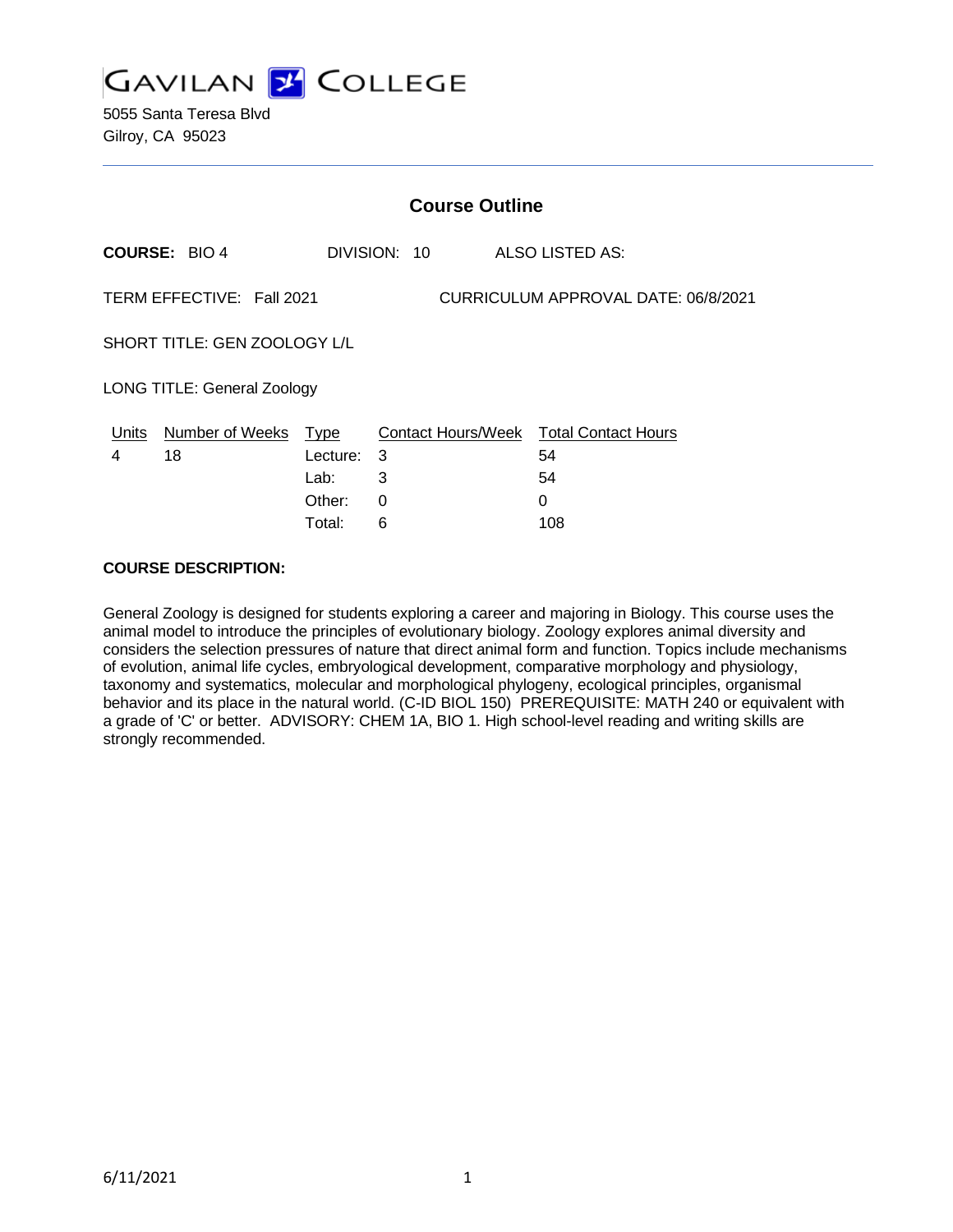PREREQUISITES:

Completion of MATH 233, as UG, with a grade of C or better. OR Completion of MATH 233B, as UG, with a grade of C or better.

OR

Completion of MATH 235, as UG, with a grade of C or better. OR

Completion of MATH 240, as UG, with a grade of C or better. OR

Completion of MATH 242, as UG, with a grade of C or better. OR

Completion of MATH 3, as UG, with a grade of C or better. OR

Completion of MATH 5, as UG, with a grade of C or better. OR

Completion of MATH 6, as UG, with a grade of C or better. OR

Completion of MATH 12, as UG, with a grade of C or better. OR

Completion of MATH 14, as UG, with a grade of C or better. OR

Completion of MATH 8A, as UG, with a grade of C or better. OR

Completion of MATH 8B, as UG, with a grade of C or better. OR

Completion of MATH 1A, as UG, with a grade of C or better. OR

Completion of MATH 1B, as UG, with a grade of C or better. OR

Completion of MATH 1C, as UG, with a grade of C or better. OR

Score of 33 on Intermediate Algebra

OR

Score of 13 on Pre-Calculus

OR

Score of 2600 on Accuplacer Math

OR

Score of 2600 on MM CCCApply Math

OR

Score of 2600 on MM Placement Tool Math

# COREQUISITES:

CREDIT STATUS: D - Credit - Degree Applicable

GRADING MODES

L - Standard Letter Grade

6/11/2021 2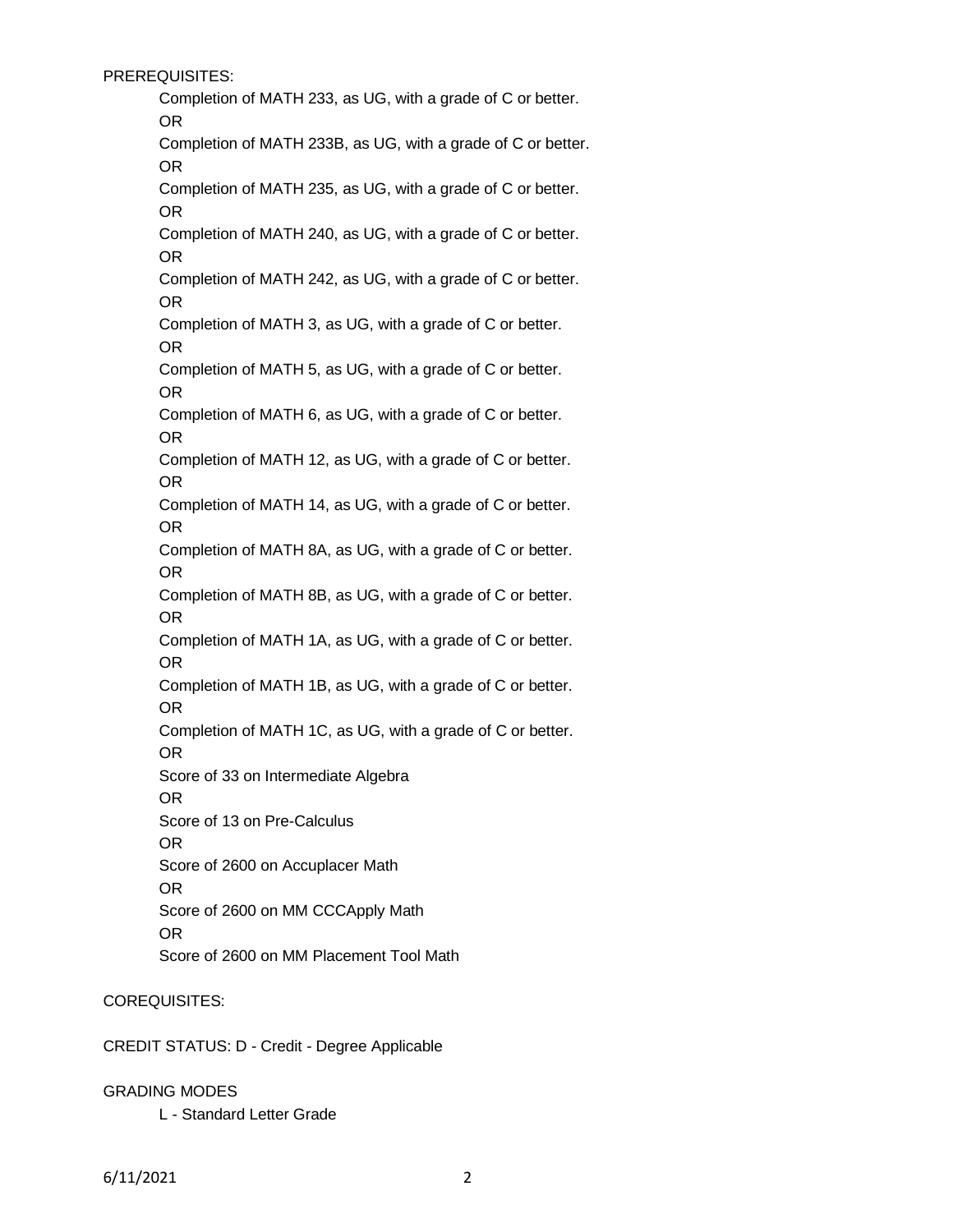REPEATABILITY: N - Course may not be repeated

#### SCHEDULE TYPES:

- 02 Lecture and/or discussion
- 03 Lecture/Laboratory
- 04 Laboratory/Studio/Activity
- 04B Laboratory LEH 0.75
- 05 Hybrid
- 71 Dist. Ed Internet Simultaneous
- 72 Dist. Ed Internet Delayed
- 73 Dist. Ed Internet Delayed LAB
- 73B Dist. Ed Internet LAB-LEH 0.75

#### **STUDENT LEARNING OUTCOMES:**

By the end of this course, a student should:

- 1. Describe mechanisms of evolutionary change including speciation.
- 2. Identify characteristics of major animal taxa and their phylogenetic relationships.

3. Identify and describe the diversity of animal structures and relate them to their functions.

- 4. Compare and contrast the differences in animal development and life cycles across the animal phyla.
- 5. Discuss the importance of habitat and sustainable ecology.
- 6. Apply scientific methodology and reasoning through active experimentation and experiences.
- 7. Develop basic laboratory and dissection skills.

#### **CONTENT, STUDENT PERFORMANCE OBJECTIVES, OUT-OF-CLASS ASSIGNMENTS**

Curriculum Approval Date: 06/8/2021

LECTURE CONTENT:

4 LEC HOURS

CONTENT

- Introduction, properties of life, macromolecules in organisms, origins of life, theories

STUDENT PERFORMANCE - the student will be able to:

- Describe the properties of life
- Define natural selection
- List the 4 types of macromolecules in organisms and give examples
- Describe the origins of life, and the first organisms on. earth
- Define prokaryotic and eukaryotic organisms, and compare the two
- Define a the cell theory, and the evolutionary theory
- Explain the essential elements of life, major hypotheses for life? The history, mechanisms for the diversification of life, and macroevolution.

- Explain fundamental prokaryotic replication, metabolism, and cellular structure in relationship to evolution of diversity.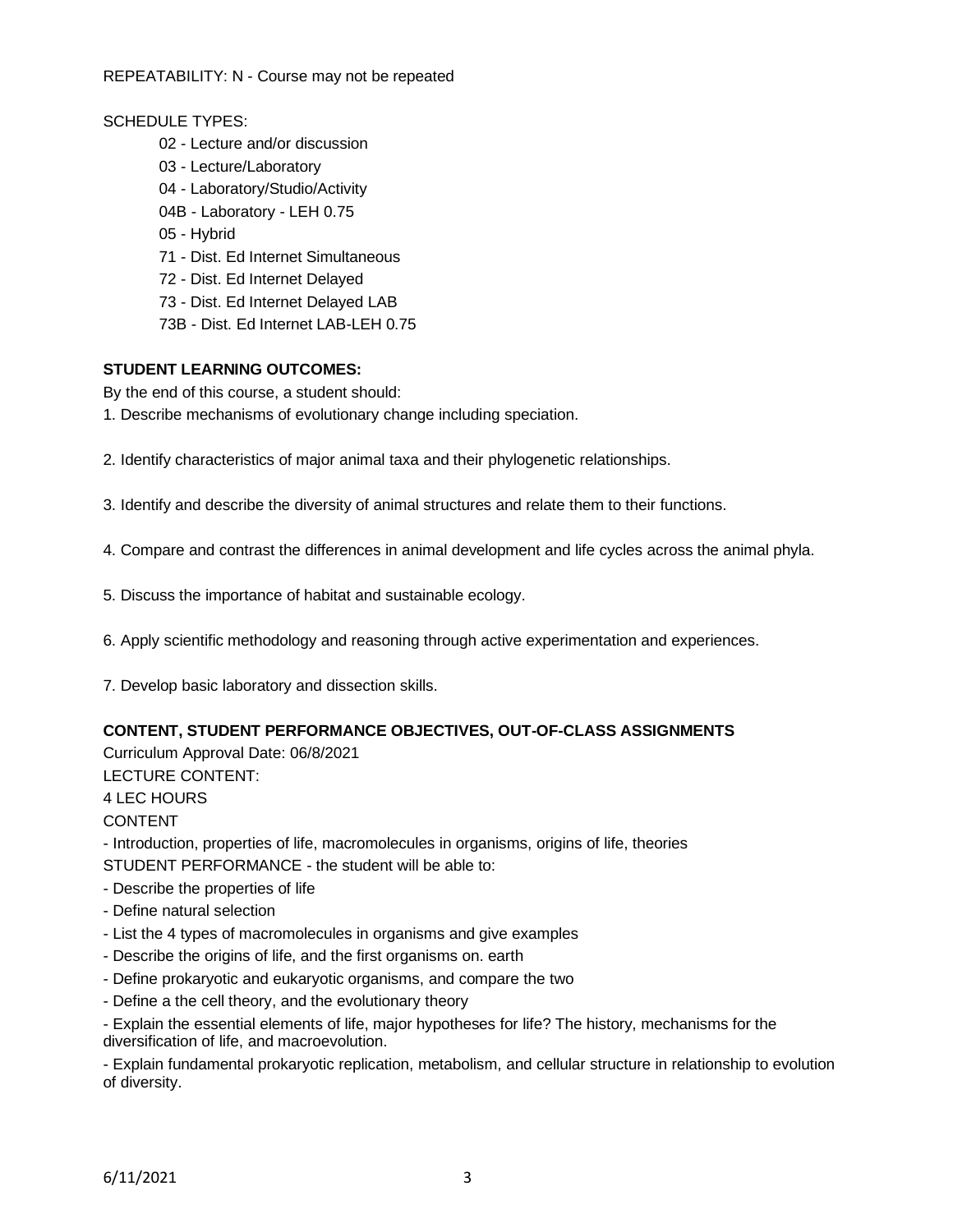4 LEC HOURS CONTENT

- cell structure and function, eukaryotic and prokaryotic cells, cell cycle, mitosis, meiosis, life cycles, homeostasis and mechanisms of evolution

- Describe the three general types of life cycle- zygotic, gametic and sporic

- Describe how organisms maintain homeostasis: water and ion balance, gas exchange, energy and nutrient acquisition, temperature regulation.

- Describe mechanisms of evolutionary change including micro-evolutionary forces that determine patterns of genetic diversity within species.

STUDENT PERFORMANCE - the student will be able to:

- Characterize cell structure and function in eukaryotes
- Identify eukaryotic organelles and list their functions
- Describe how cells divide, identifying and describing the stages of the eukaryotic cell cycle
- Describe meiosis, listing the various stages-
- Describe the different types of life cycles
- Describe examples of homeostasis
- Describe the mechanisms of evolutionary change

HOMEWORK

- read cell structure and function of eukaryotes, read cell cycle, mitosis and miosis

- provide evidence for evolution

3 LEC HOURS

CONTENT

- classification and phylogeny

STUDENT PERFORMANCE - the student will be able to:

- Define systematics and taxonomy
- Describe the role Carolus Linnaeus had in the classification system
- Identify the different taxa in modern systematics
- Define the term species
- Describe how to construct and evolutionary tree

- Describe how cladograms are used in the classification system, listing and describing the different types of cladograms

- List and describe the 3 domains of life and the major kingdoms

HOMEWORK

- read systematics, taxonomy and construct an evolutionary tree and study lecture notes

#### 3 LEC HOURS

CONTENT

- protozoans

- STUDENT PERFORMANCE the student will be able to:
- Describe the mechanisms of evolution
- Describe the characteristics of the protozoan
- Give examples of species that are protozoans
- Describe the different ways in which protozoa reproduce
- Describe three different types of symbiotic relationships
- Describe the ecology

HOMEWORK

- read Ch. 11 and study lecture notes
- 3 LEC HOURS

CONTENT

- Phyla Placozoa, Mesozoa, and Porifera

6/11/2021 4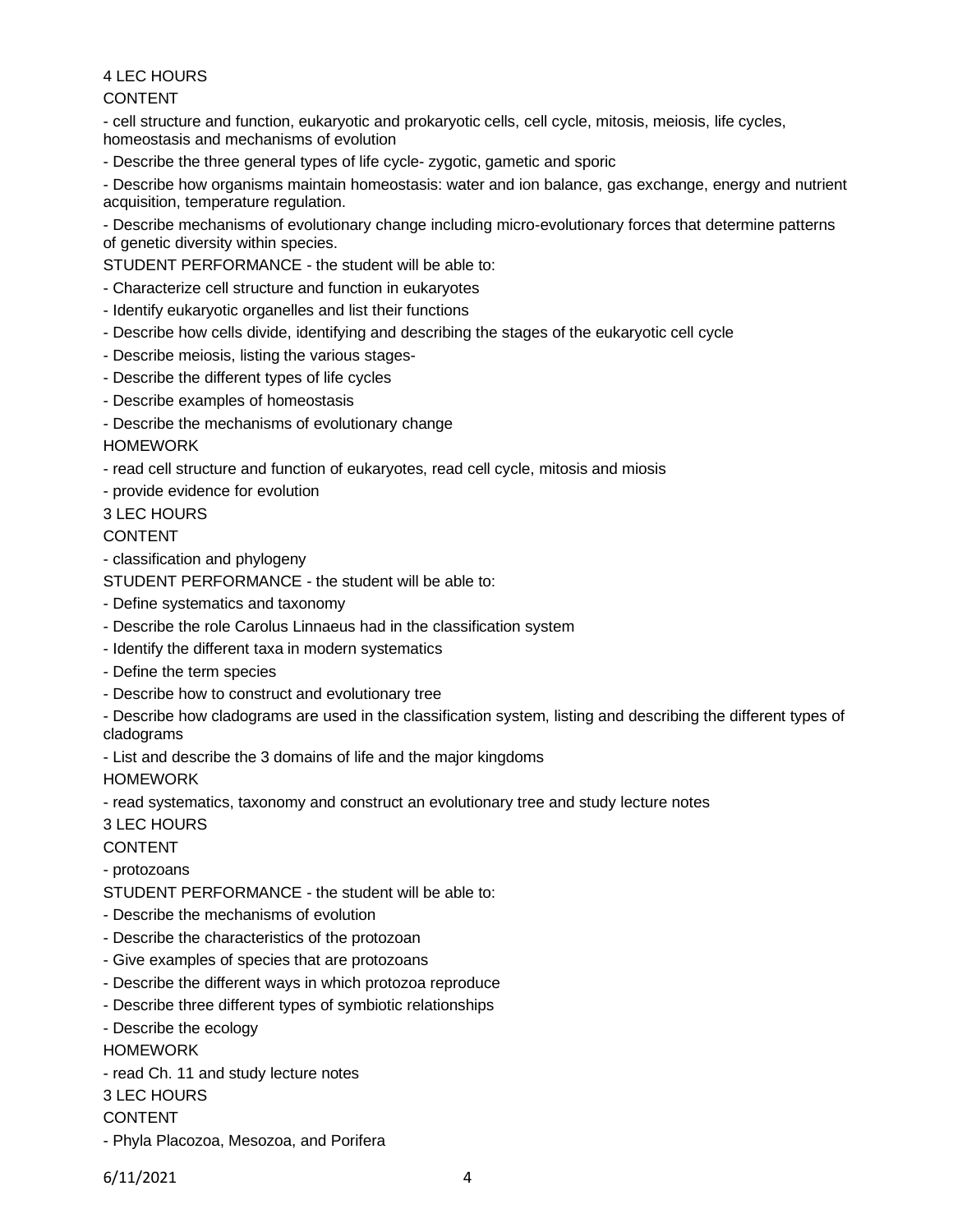STUDENT PERFORMANCE - the student will be able to:

- Describe the mechanisms of evolution.
- Describe the meaning of the term metazoan, and list the three categories of metazoans
- List the different phyla that belong to the three different. categories of metazoans
- Describe features of the Phylum Placozoa
- Describe features of the Phylum Mesozoa
- Describe features of the Phylum Porifera
- Describe the structures possessed by organisms of Phylum Porifera, and name their function
- List the types of canal systems of Phylum Porifera
- Describe the feeding habits of Phylum Porifera
- Describe the ecology

#### HOMEWORK

- read Phylum Porifera and study lecture notes

3 LEC HOURS

#### CONTENT

- Radiate animals
- STUDENT PERFORMANCE the student will be able to:
- Describe the mechanisms of evolution.
- Describe characteristics of the Phylum Cnidaria
- Define radial symmetry
- Describe what is meant by the term diploblastic
- Describe how Cnidaria capture and digest food
- Describe the functions of structures found in Phylum Cnidaria
- List the different classes of Cnidaria, and list features of each class
- Describe the ecology
- exam
- HOMEWORK
- Read Phylum Cnidaria and study lecture notes
- 3 LEC HOURS

#### CONTENT

- diploblastic organisms and the platyhelminths

STUDENT PERFORMANCE - the student will be able to:

- Describe the mechanisms of evolution.
- Define the term "acoelomate, bilateral animals and describe features of such animals
- List the phyla that are acoelomate, bilateral animals
- Describe the term diploblastic
- Describe the process of nutrition and digestion that occurs in platyhelminths
- Describe the organ systems present and absent in platyhelminths
- Describe the different classes of. platyhelminths and compare to phyla covered to date
- Describe the ecology

HOMEWORK

- read Acoelomates, Phylum Platyhelminths, study lecture notes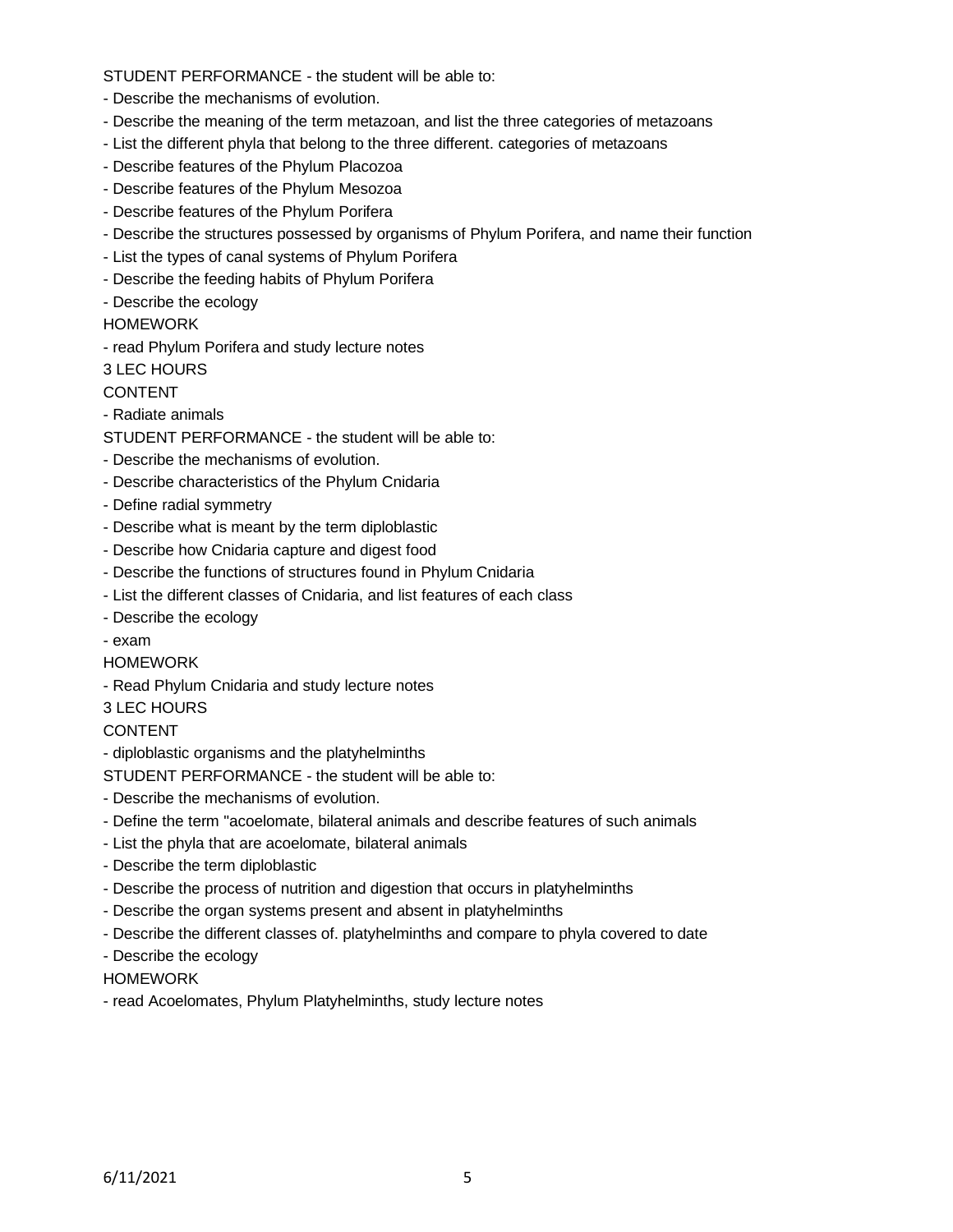3 LEC HOURS

# CONTENT

- Phylum Nematoda

STUDENT PERFORMANCE - the student will be able to:

- Describe the mechanisms of evolution.
- Describe characteristics of pseudocoelomate animals
- Name the phyla that are pseudocoelomates
- Describe characteristics of, and structures found in Phylum Nematoda and Rotifera
- Describe the ecology
- quiz
- HOMEWORK
- read pseudocoelomates and phylum Nematoda and study lecture notes

3 LEC HOURS

CONTENT

-Phylum Mollusca

STUDENT PERFORMANCE - the student will be able to:

- Describe the mechanisms of evolution.
- Describe characteristics of molluscs
- Describe the structures of molluscs and list their functions
- Describe the different classes of molluscs
- List specific organisms that belong to the different classes of molluscs
- Describe the ecology

HOMEWORK

- Read Phylum Molluscs , study lecture notes

3 LEC HOURS

CONTENT

- Phylum Annelida
- STUDENT PERFORMANCE the student will be able to:
- Describe the mechanisms of evolution.
- List features common to annelids, and compare to that of the previously described phyla
- Describe the different organ systems present and absent in annelids
- Describe the different classes of annelids
- Describe the ecology
- exam
- HOMEWORK
- Read Phyla Annelids, study lecture notes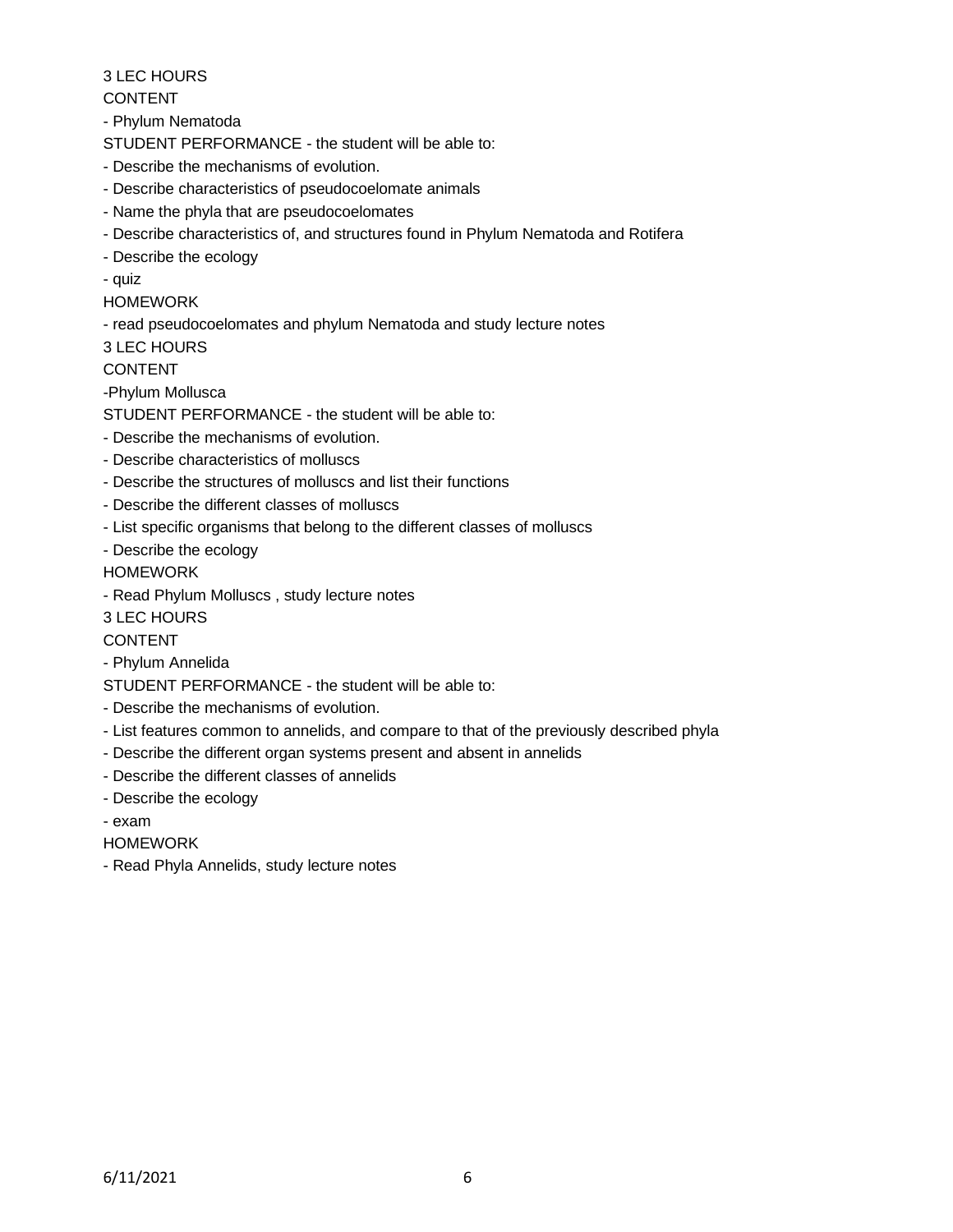# 3 LEC HOURS

# CONTENT

- Subphylum Chelicerata, aquatic mandibulates

STUDENT PERFORMANCE- the student will be able to:

- Describe the mechanisms of evolution.
- Describe general features of arthropods
- List the different classes of arthropods and describe their difference

- Describe Subphyum Chelicerata, listing different structures found in these types of animals, and name the function of the structures

- Describe the aquatic mandibulates
- Describe specific organisms that are aquatic mandibulates
- Describe the ecology

HOMEWORK

- Read Subphylum Chelicerata, study lecture notes

3 LEC HOURS

CONTENT

- Subphylum Uniramia
- STUDENT PERFORMANCE the student will be able to:
- Describe the mechanisms of evolution.
- Describe features of the terrestrial mandibulates

- Describe organisms that belong to the different classes of Subphylum Uniramia, naming their features and describing their function.

- Describe the different organ systems that are present, and list those that are absent
- Compare features of Uniramians to that of previously described phyla
- Name beneficial and harmful insects and elaborate on their effects on the lives of humans
- Describe the ecology
- quiz

HOMEWORK

- Read Phylum Uniramians, study lecture notes

3 LEC HOURS

# CONTENT

- Phylum Echinodermata
- STUDENT PERFORMANCE the student will be able to:
- Describe the mechanisms of evolution.
- Describe features of the Phylum Echinodermata
- Describe the different classes of echinoderms, and compare them
- Give examples of organisms that belong to each class
- Describe the different organ systems that are present in echinoderms, and list those that are absent
- Describe the ecology
- HOMEWORK
- read Phylum Echinodermata, study lecture notes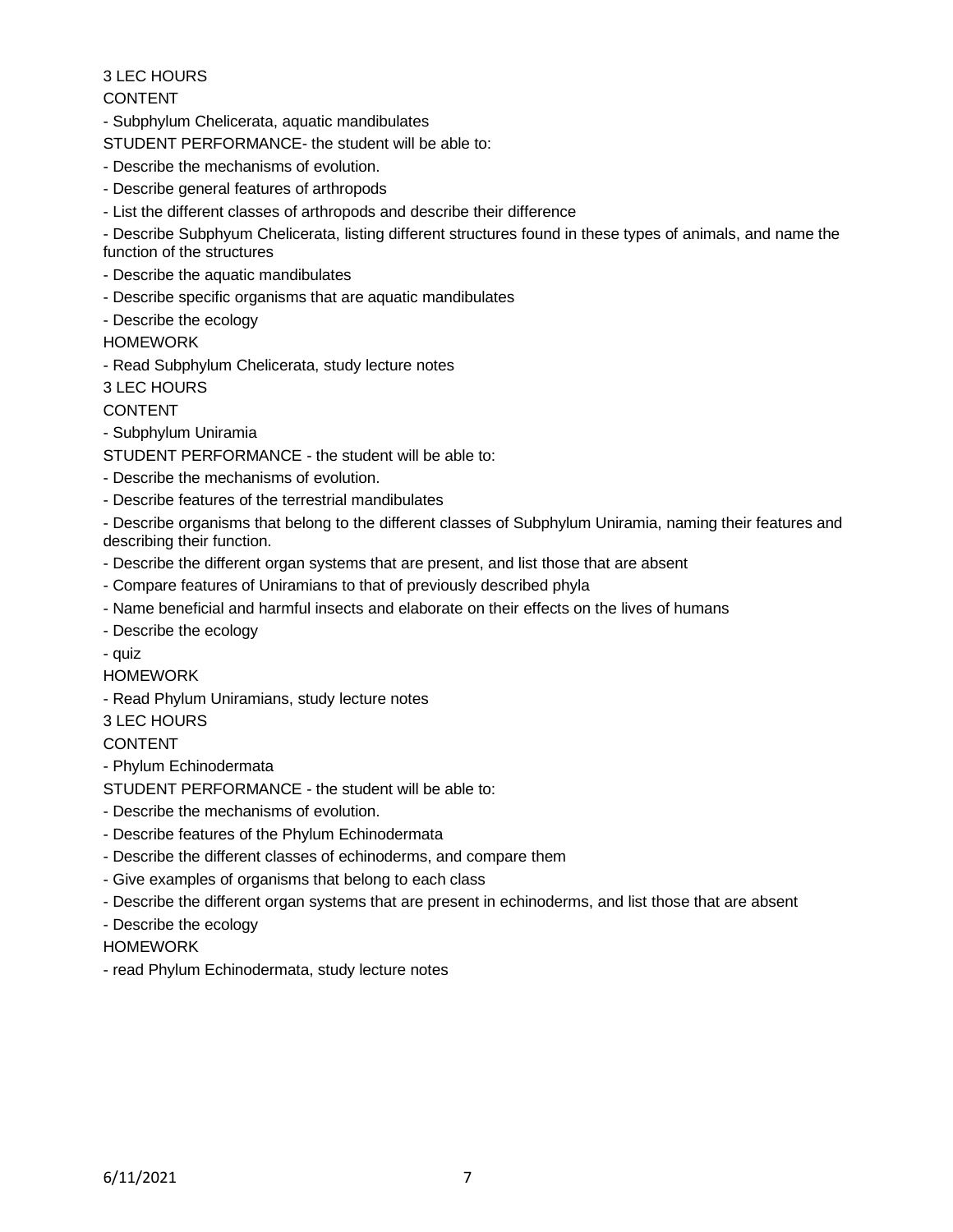3 LEC HOURS

CONTENT

- Deuterostomes, urochordates and cephalochordates

STUDENT PERFORMANCE - the student will be able to:

- Describe the mechanisms of evolution.

- Describe features common to deuterostomes, naming and describing the different phyla that belong to such group

- Describe the ecology

**HOMEWORK** 

- read Deuterostomes, take quiz

4 LEC HOURS

### CONTENT

- Phylum Chordata

STUDENT PERFORMANCE - the student will be able to:

- Describe the mechanisms of evolution.
- Describe features of Phylum Chordata. Compare these features to that of the previously described phyla
- List and describe the functions of structures found in organisms that belong to Phylum chordata.
- Describe the different organ systems that are present, and list those that are absent

- Describe the ecology

HOMEWORK

- Read Phylum Chordata study lecture notes

4 LEC HOURS

CONTENT

- Subphylum Vertebrata

-Reptiles, birds and mammals

STUDENT PERFORMANCE - the student will be able to:

- Describe features of Subphylum Vertebrata, and compare to that of previously described phyla.
- Describe the different organ systems that are present.
- Describe the different categories of vertebrates
- Describe the ecology
- quiz

HOMEWORK

- read organ systems and complete organ system quiz

2 HOURS

FINAL EXAM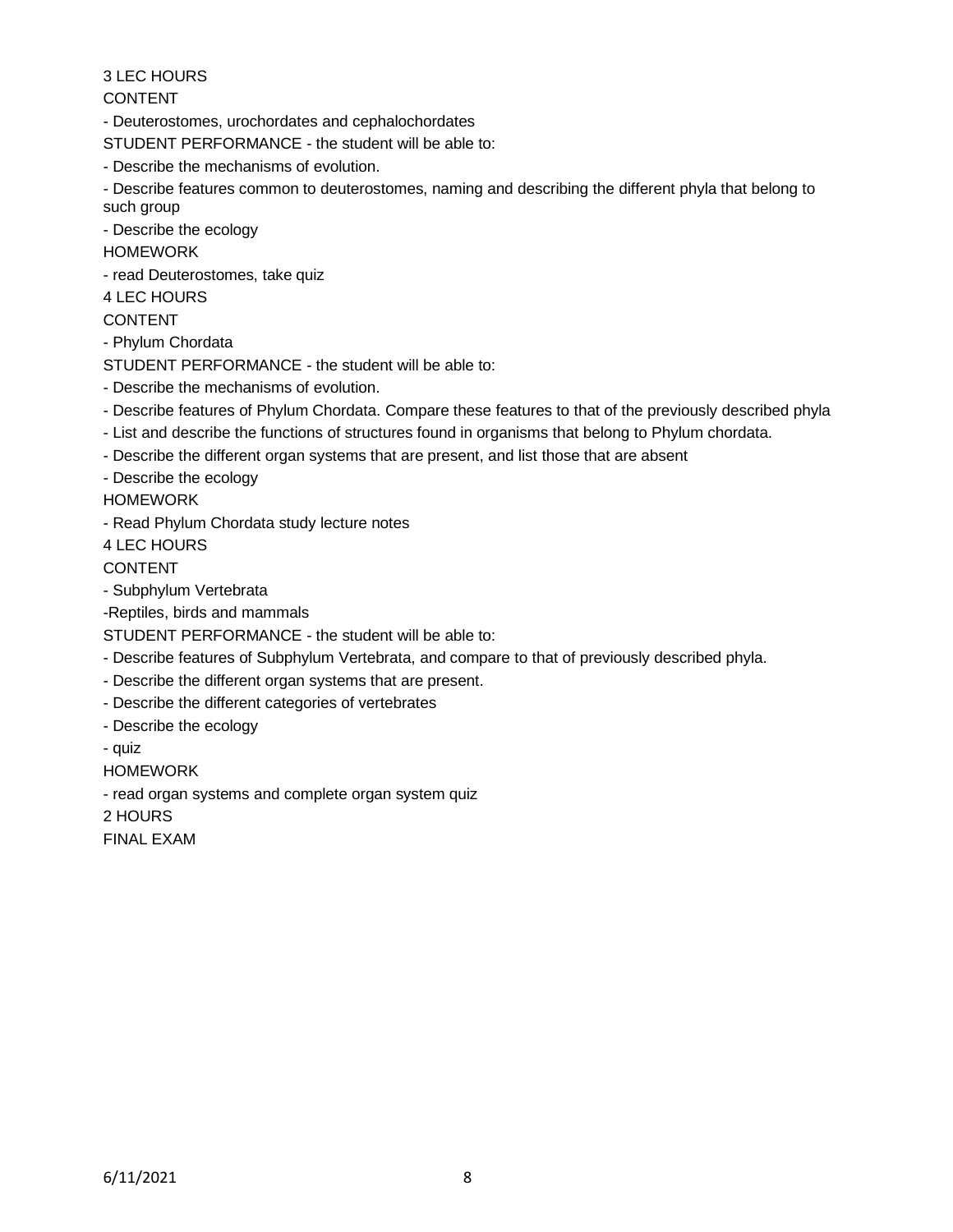LAB CONTENT:

3 LAB HOURS

CONTENT

-lab safety and emergency procedures

STUDENT PERFORMANCE - the student will be able to:

- Describe safety procedures in the lab

3 LAB HOURS

CONTENT

- microscopes

STUDENT PERFORMANCE - the student will be able to:

- Demonstrate the correct handling and usage of a compound microscope and dissecting microscope

- Identify the various structures and organelles of the eukaryotic cell as seen through the microscope

- Complete lab report

3 LAB HOURS

CONTENT

- Evaluate the ecological relationships of organisms at the population, community, and ecosystem level. STUDENT PERFORMANCE - the student will be able to:

- Describe the ecological relationships of organisms at the population, community, and ecosystem level.

- Complete lab report

3 LAB HOURS

CONTENT

- protozoans

STUDENT PERFORMANCE - the student will be able to:

- - List and describe the structures and their functions of various protozoans

- Complete lab report

3 LAB HOURS

CONTENT

- Phylum Porifera

STUDENT PERFORMANCE - the student will be able to:

- List and describe the functions of various structures of organisms in Phylum Porifera

- Perform dissection
- Complete lab report

3 LAB HOURS

CONTENT

- Phylum Cnidaria

STUDENT PERFORMANCE - the student will be able to:

- List and describe the structures and their functions of various organisms in Phylum Cnidaria

- Perform dissection
- Complete lab report

3 LAB HOURS

CONTENT

- Phylum Platyhelminthes

STUDENT PERFORMANCE - the student will be able to:

- List and describe the structures and their functions of various organisms in Phylum Platyhelminthes

- Perform dissection

- Complete lab report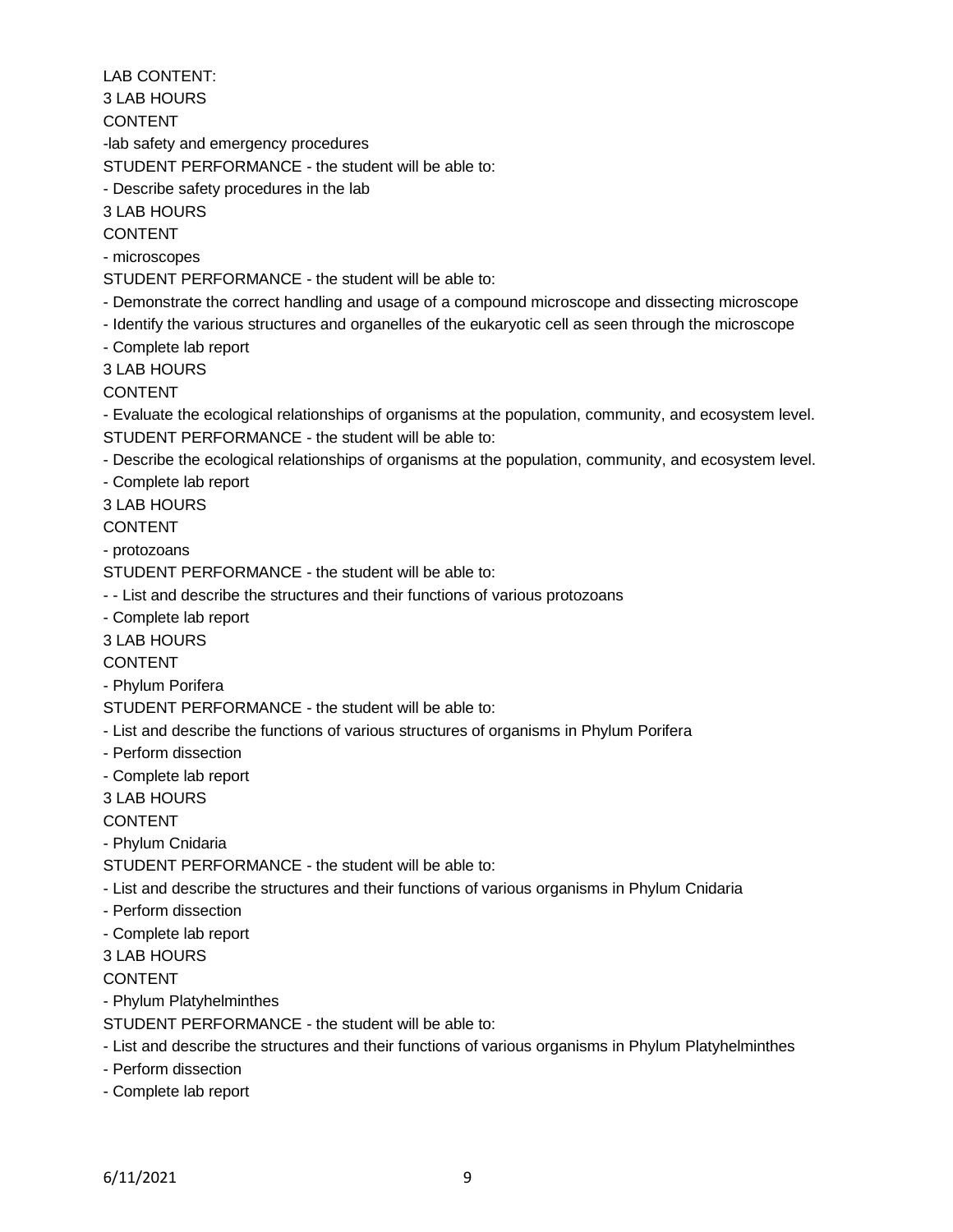3 LAB HOURS

CONTENT

- Phylum Nematoda

STUDENT PERFORMANCE - the student will be able to:

- List and describe the structures and their functions of various organisms in Phylum Nematoda
- Perform dissection

- Complete lab report

3 LAB HOURS

CONTENT

- lab practicum exam

STUDENT PERFORMANCE

- the student will write a Lab Practicum exam

3 LAB HOURS

CONTENT

- Phylum Annelida

STUDENT PERFORMANCE - the student will be able to:

- List and describe the structures and their functions of various organisms in Phylum Annelida
- Perform dissection
- Complete lab report

3 LAB HOURS

CONTENT

- Phylum Mollusca

STUDENT PERFORMANCE - the student will be able to:

- List and describe the structures and their functions of Phylum Mollusca
- Perform dissection
- Complete lab report

6 LAB HOURS

CONTENT

- Phylum Arthropoda

STUDENT PERFORMANCE - the student will be able to:

- List and describe the structures and their functions of Phylum Arthropoda
- Perform dissection
- Complete lab report

3 LAB HOURS

CONTENT

- Phylum Echinodermata

STUDENT PERFORMANCE - the student will be able to:

- List and describe the structures and their functions of various organisms in Phylum Echinodermata
- Perform dissection
- Complete lab report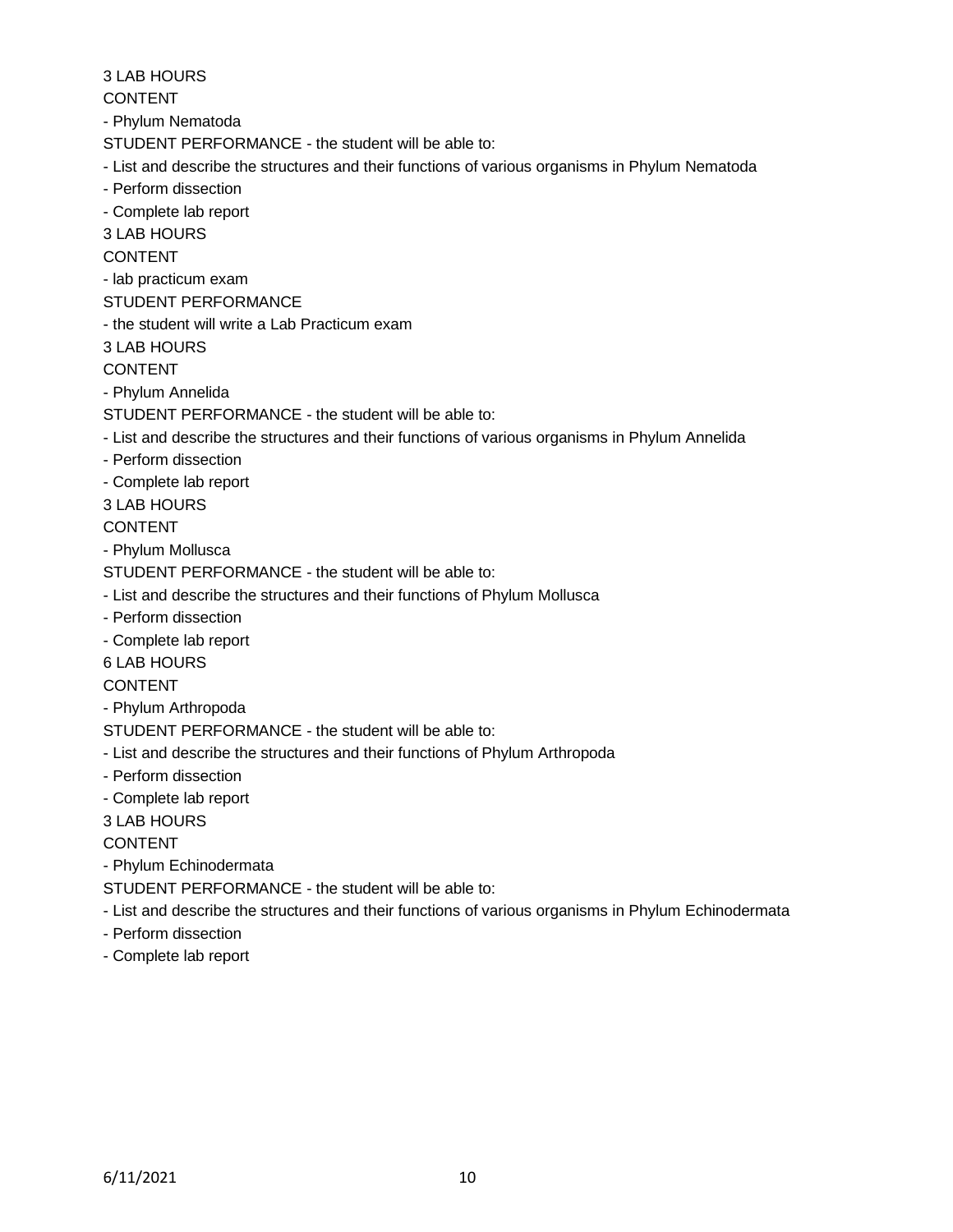# 3 LAB HOURS

CONTENT

- Urochordates and Cephalochordates

STUDENT PERFORMANCE - the student will be able to:

- List and describe the structures found in various organisms that are urochordates and cephalochordates.
- Describe the functions of such structures.
- Compare these 2 groups to the phyla previously described.
- Describe the different organ systems that are present, and list those that are absent
- Perform dissection
- Complete lab report
- 3 LAB HOURS

### CONTENT

- sharks, fresh water fish and amphibian

STUDENT PERFORMANCE - the student will be able to:

- List and describe the structures and their functions of sharks, fresh water fish
- List and describe the structures and their function of amphibians
- Perform dissection
- Complete lab report
- 6 LAB HOURS

# CONTENT

- Mammals and lab practicum review
- lab practicum exam

STUDENT PERFORMANCE - the student will be able to:

- classify chordates mammals
- presentation of selected animals and or service learning projects
- the student will write a Lab practicum exam

# **METHODS OF INSTRUCTION:**

Lecture presentation and Laboratory exposure to practical application. Use of computer, internet, video, document camera, board notes, 'outdoor classroom' projects, Service Learning/Experiential learning, discussion, and presentations from biological professionals. A variety of assessment techniques that include midterm and final examinations, research report, projects, homework problems, laboratory reports, laboratory practical.

# **OUT OF CLASS ASSIGNMENTS:**

Required Outside Hours: 40

Assignment Description:

Experiential learning activities such as insect collection and curation, literature research for presentations and lab reports.

Required Outside Hours: 68

Assignment Description:

Homework, problem sets, other assignments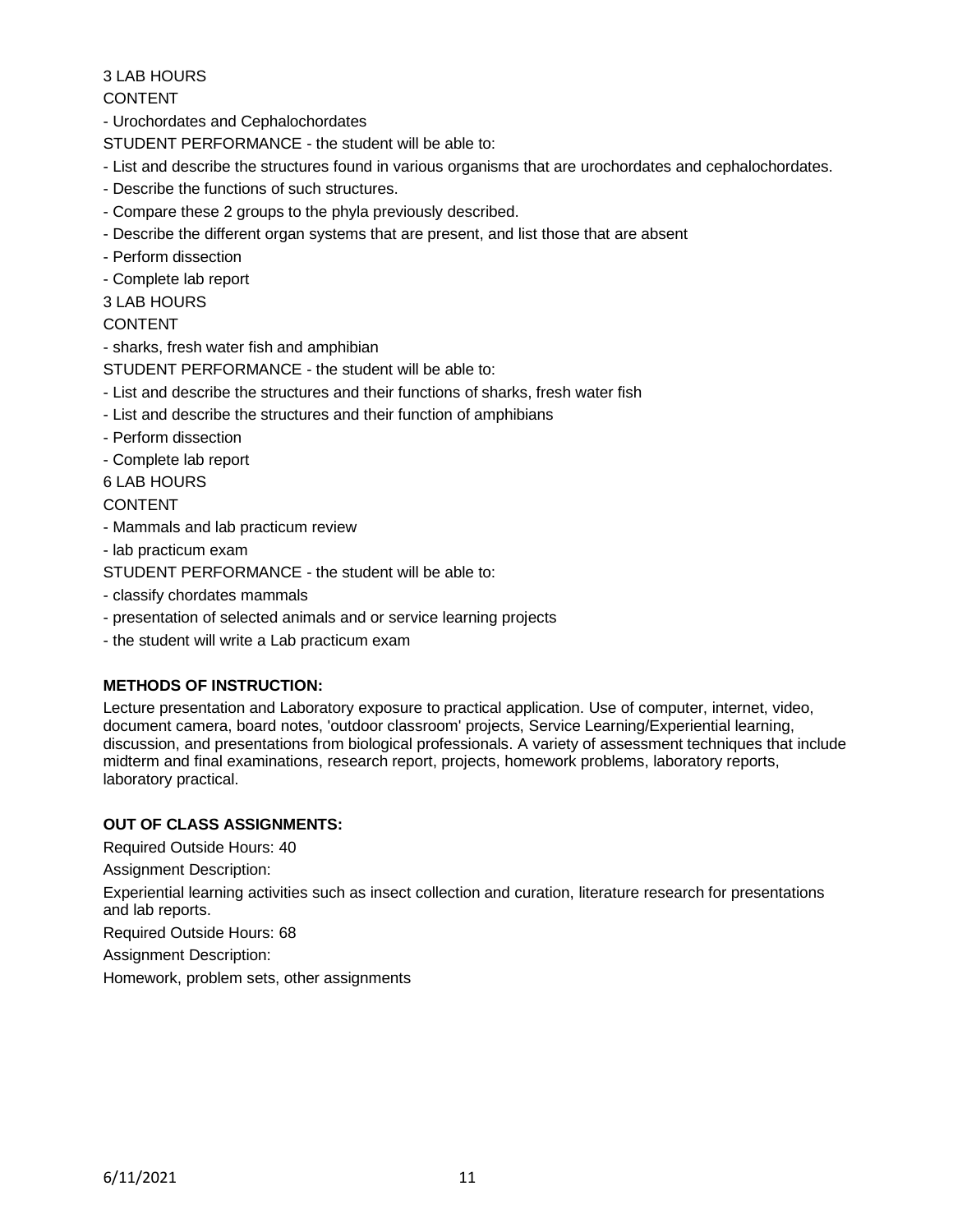### **METHODS OF EVALUATION:**

Writing assignments Percent of total grade: 10.00 % Percent range of total grade: 10 % to 20 % Written Homework Lab Reports Essay Exams Term or Other Papers Problem-solving assignments Percent of total grade: 40.00 % Percent range of total grade: 35 % to 40 % Homework Problems Field Work Lab Reports Quizzes Exams Other: service learning Skill demonstrations Percent of total grade: 10.00 % Percent range of total grade: 10 % to 20 % Class Performance/s Field Work Objective examinations Percent of total grade: 40.00 % Percent range of total grade: 30 % to 45 % Multiple Choice True/False Matching Items Completion Other: Essay

# **REPRESENTATIVE TEXTBOOKS:**

Stephen A. Miller, and ?Todd A. Tupper?. . Zoology 11th edition. US: McGraw-Hill,2019. 2019. Zoology 11?th ISBN: 9781260161991 Reading Level of Text, Grade: Reading level of text, Grade: 16 Verified by: Librarian Required Other Texts and Materials Stephen A. Miller, 2013. General Zoology Laboratory Manual 7th edition McGraw-Hill.